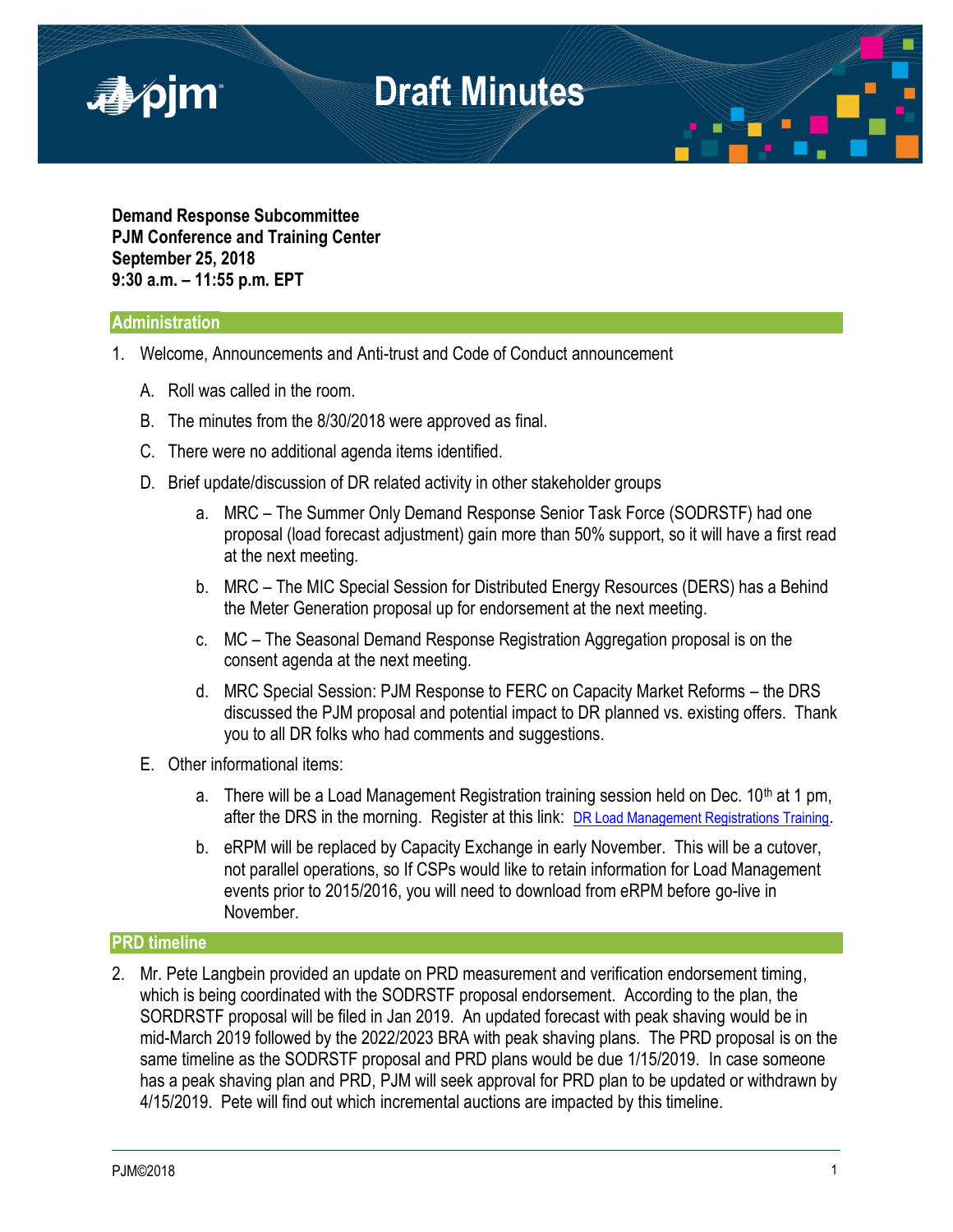



# **Order 844 (energy market uplift) reporting for DR resources**

3. Mr. Rami Dirani gave an update on DR resource information that will be reported based on Order 844 as a follow up to questions raised at last meeting about the Resource Specific Uplift Report. PJM will not be reporting the DR resource names, but will instead display the registration ID. The IMM noted they plan to file comments with FERC that the resource name posting is required in the order.

# **Summer 2018 5CP and Add Back process dates**

4. Mr. Jack O'Neill reviewed the 2018 5CP and add back process dates. The last day for Base and Limited testing 9/28, followed by the confirmation/meter data upload period until Nov. 14. Member charges will be on the December bill issued in January 2019. The 5 CP and Addback timeframes were also reviewed, along with the top 10 high load dates which are candidates for the 5 CP dates. Any Annual or Capacity Performance that wish to have their summer tests count towards the 5 CP day evaluation must contact PJM. Doing this will preclude testing of these resources in May 2019 and the summer tests will be used for compliance.

# **2017/18 LM Report update**

■pjm

5. Mr. Jack O'Neill reviewed the updated 2017/18 Load Management Performance Report, which includes updates for Extended Summer, CP and Annual resources that tested in October and May. As there were no Load Management events in 2017/2018, all data was derived from tests and overall performance was 163%. Also included in the report are charts depicting Load Management participation over time, performance by product type, zonal performance and penalties.

#### **DR Hub update for October Production Release**

6. Mrs. Andrea Yeaton gave an update on the DR Hub October release which is now in the Training environment. CSPs are asked to test the Winter Peak Load calculation and also review the Web Services changes that may impact the Load Management registrations for the upcoming Delivery Year. For the new location fields, it was noted that definitions have now been included and clearly defined whch fields are optional and which are required. The EIA 860 fields have been removed based on member feedback.

## **Review DR Calendar posted on pjm.com**

7. Mr. James McAnany reviewed the new DR calendar that is posted on pjm.com near the top of the DR Hub web page. If any members feel other dates are needed, please contact dsr\_ops@pjm.com.

# **2 factor authentication reminder**

8. Mr. Foluso Afelumo reminded members about the PJM tool 2 factor authentication being deployed on Oct. 10<sup>th</sup>. This change is being made to further protect accounts and data. When a user logs into PJM Tools with a browser, the user will receive a one-time email with an 8 digit PIN. Once the PIN is entered, that device/browser will be registered. Each user may have up to 5 devices. If a user logs in with a  $6<sup>th</sup>$  device, the oldest device will be dropped and the new device registered. The Tech Notify distribution list will be used to send out reminders about this change when it gets closer to the go-live date. Similar changes for browserless interfaces are scheduled for 2019.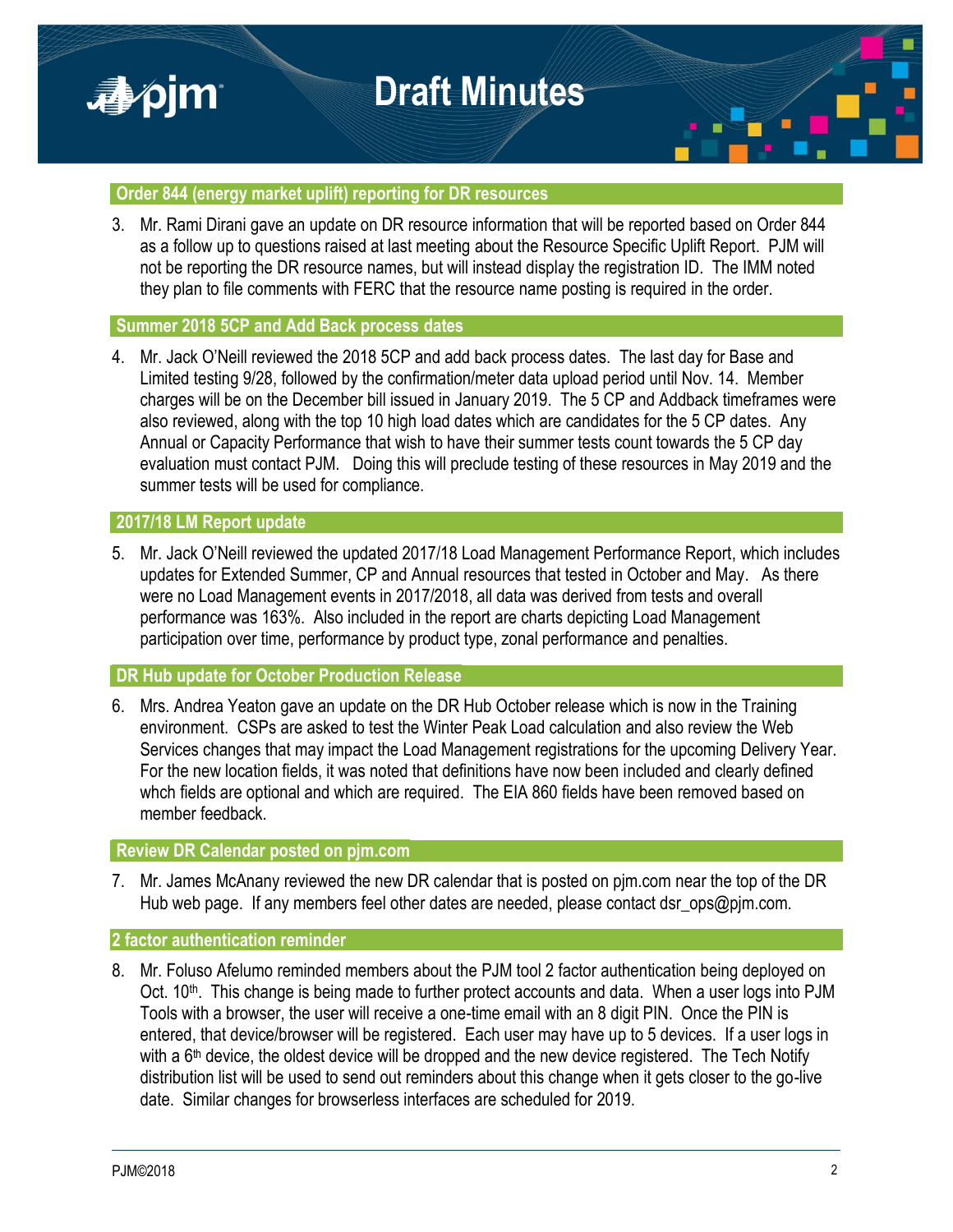

# **Draft Minutes**



#### **Future Meeting Dates**

Wednesday 10/24/2018 9:30 am - 12:00 pm PJM Conference & Training Center/ Webex Friday 11/16/2018 9:30 am – 4:00 pm PJM Conference & Training Center/ Webex Monday 12/10/2018 9:30 am – 4:00 pm PJM Conference & Training Center/ Webex

#### **In Attendance**

Dirani, Rami **PJM Interconnection**, LLC

Langbein, Peter (Chair) PJM Interconnection, LLC Not Applicable<br>
Yeaton. Andrea (Temp Secretary) PJM Interconnection, LLC Not Applicable Yeaton, Andrea (Temp Secretary) PJM Interconnection, LLC **Not Applicable**<br>Bruno, Joshua **PJM Interconnection, LLC** Not Applicable PJM Interconnection, LLC<br>
PJM Interconnection, LLC<br>
Not Applicable Foladare, Kenneth **Tangibl** Tangibl Tangibl Tangibl Not Applicable<br>Johnson, Carl Customized Energy Solutions, Ltd.\*. Not Applicable Customized Energy Solutions, Ltd.\*. Not Applicable<br>
EnerNOC, Inc. Compared Custom Compared Custom Custom Custom Custom Custom Custom Custom Custom Custom Custom C Kauffman , Brian **EnerNOC, Inc.** Communist Communist Communist Communist Communist Communist Communist Communist<br>
Equation Energy Communist Communist Political PJM Interconnection, LLC Communist Communist Not Applicable PJM Interconnection, LLC Marezewski, Skyler **Marezewski, Skyler Monitoring Analytics, LLC** Not Applicable<br>McAnany, James **Marews Access Access** PJM Interconnection, LLC McAnany, James **PJM Interconnection, LLC** Not Applicable<br>
O'Neill, O'Neill PJM Interconnection, LLC Not Applicable O'Neill, O'Neill **Canada Example 2018** PJM Interconnection, LLC **Not Applicable** Pratzon, David **GT Power Group** Rohrbach, John Southern Maryland Electric Cooperative Electric Distributor<br>Scheidecker, Paul Southern PJM Interconnection, LLC Not Applicable PJM Interconnection, LLC

#### **In Attendance via WebEx / Teleconference**

Carmean, Gregory

Ainspan, Malcolm **Energy Curtailment Specialists, Inc.** Other Supplier<br>
Anthony. Jason **Example CONTAING CONTAINGLY** Computer Supplier Anthony, Jason KORenergy, Ltd. Other Supplier Austin, Larry **National Austine Commentainers** PJM Interconnection, LLC Not Applicable<br>Bowser, Joe **Note Applicable Commentainers** Tri-County Rural Electric Cooperative, Inc. Belectric Distributor Tri-County Rural Electric Cooperative, Inc. Brown, David NJ Board of Public Utilities Not Applicable Bryant, Eric FirstEnergy Solutions Corp.<br>
Campbell, Bruce FirstEnergy Connect, Inc. EnergyConnect, Inc. Campbell, Bruce EnergyConnect, Inc. Connection of the Supplier OPSI Caster, Andrew **Constellation NewEnergy, Inc.** Other Supplier<br>Christopher, Mahila **Constellation Commission of Ohio (The)** Not Applicable Christopher, Mahila **Nahila Christopher, Mahila Bublic Utilities Commission of Ohio (The)** Not Applicable<br>Cornett, Stephanie **National State Commission Container** Cooperative, Inc. Transmission Owner Cornett, Stephanie **East Kentucky Power Cooperative, Inc.** Transmission Owner Cox, EdwardP and Coxess Appelachian Power Company Cox, EdwardP **Appalachian Power Company Company**<br>
Ehrichs, Lisa **Appalachian Ouke Energy Business Servic** Duke Energy Business Services LLC Generation Owner Feldman, Brett Navigant Consulting, Inc. Not Applicable Fiano, Anna KeyTex Energy, LLC Other Supplier Filomena, Guy **Customized Energy Solutions, Ltd.** Not Applicable<br>
Gledhill, Andrew **Customized Energy Solutions, Ltd.** Not Applicable PJM Interconnection, LLC Haritashya, Namrata Dayton Power & Light Company (The) Transmission Owner<br>
Hastings, David Market Interconnection LLC Not Applicable Hastings, David Market Interconnection LLC Market Interconnection LLC Not Applicable<br>Hewett, Christopher Market Virginia Electric & Power Company Transmission Owner Virginia Electric & Power Company Klink, Troy **FirstEnergy Solutions Corp.** Transmission Owner Lang, Courtney **NRG Power Marketing LLC** Generation Owner<br>
Mariam, Yohannes **National Community Office of the Peoples Counsel for the** End User Custome Office of the Peoples Counsel for the District of Columbia McDaniel, John **Baltimore Gas and Electric Company** Transmission Owner<br>Miller, John Baltimore Commonwealth Edison Company Transmission Owner Miller, John Commonwealth Edison Company Transmission Owner<br>Modlin, Jayne Commonwealth Energy Ohio, Inc. Transmission Owner Duke Energy Ohio, Inc. Ondayko, Brock **Appalachain Power Company** Transmission Owner<br>
Peoples. John **Company Transmission Owner** Peoples. John Transmission Owner Peoples, John **Duquesne Light Company**<br>
Philips, Marjorie **National Company Direct Energy Business**, Li Philips, Marjorie **Direct Energy Business, LLC** Other Supplier<br>Pisarcik, Dave **Direct Energy Solutions, Ltd.\*** Not Applicable Customized Energy Solutions, Ltd.\* Polka, Joseph Duquesne Light Company Transmission Owner Ring, Eric Enerwise Global Technologies, Inc. Other Supplier Rutigliano, Tom **Achieving Equilibrium LLC** Communist Communist Communist Communist Communist Communist Communist<br>
Sasser, Jonathan Customized Energy Solutions, Ltd.\* Not Applicable Customized Energy Solutions, Ltd.\* Sturgeon, John **Sturgeon, Duke Energy Carolinas, LLC** Cher Supplier<br>Swalwell, Brad **Chergy Carolinas, Container Solutions**, Inc. Cher Supplier Swalwell, Brad Trament Energy Solutions, Inc. Solutions, Other Supplier<br>
Wehr, Christopher Chio Edison Company Transmission Owner Ohio Edison Company

End User Customer